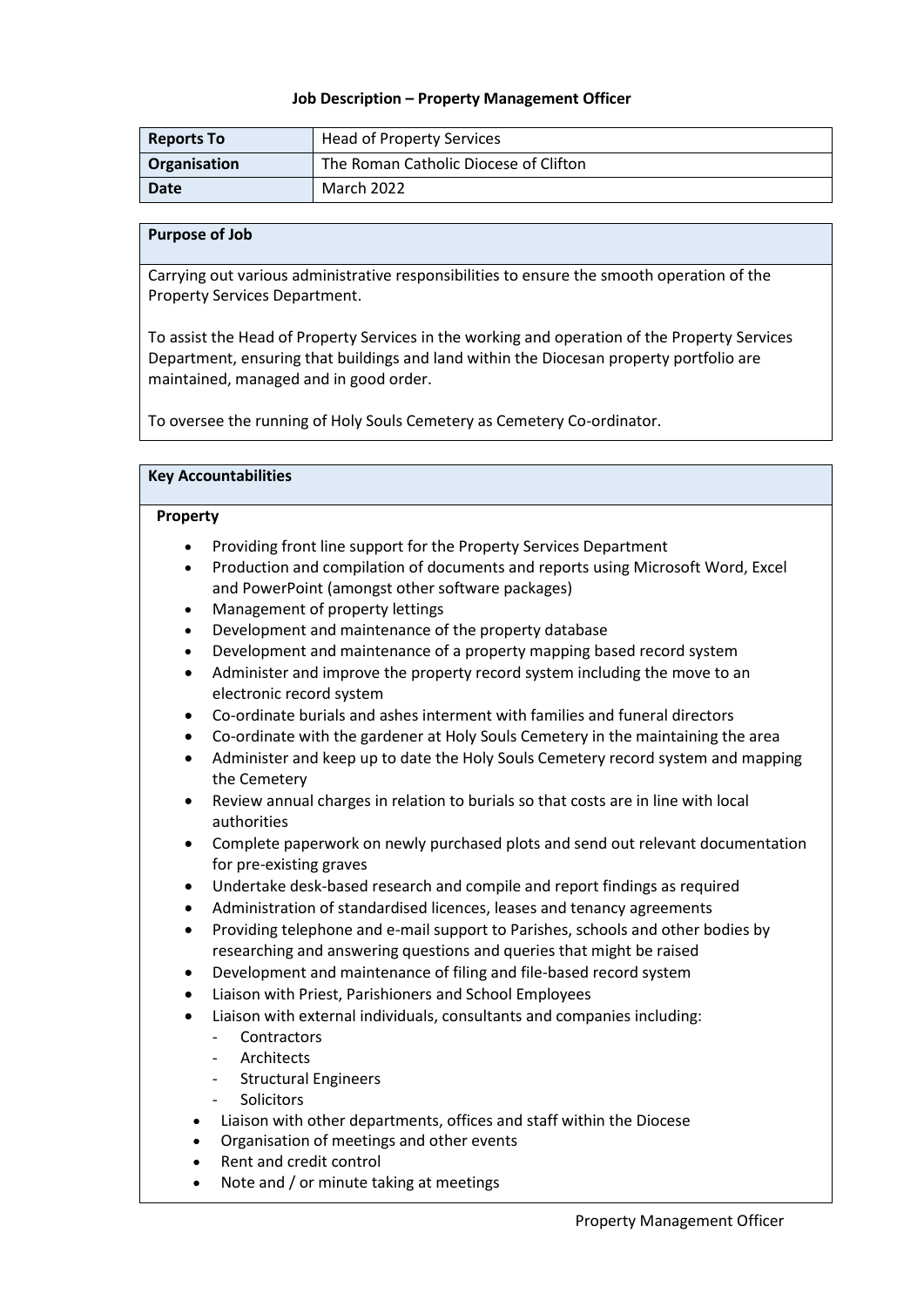### **Facilities Management**

- Administration duties include ordering goods, preparing meeting rooms and other duties as requested
- Postal services, franking
- Photocopying and printing

# **General**

- Providing assistance to other members of the Property Services Department as required
- Liaise with other departments and members of staff

# **Knowledge, Skills and Experience**

## **Essential**

- Well organised.
- Self-motivated.

Possess:

- Good communication skills.
- Good computer skills with a good working knowledge of Microsoft Word and Outlook.
- Time management skills.
- Interpersonal skills with the ability to communicate effectively with people at all levels and from a variety of backgrounds and experience.

Ability to:

- Keep and maintain good records.
- Investigate issues and resolve problems.
- Work within Diocesan policy guidelines and requirements.
- Work with enthusiasm on small projects.
- Work within a team and to develop effective working relationships but also to work alone and on own initiative.
- Deal with a variety of matters and issues at the same time, to prioritise workload to meet deadlines.
- Know own limitations and when to defer to others.

Some understanding of buildings and property related issues would be of benefit although training can be provided.

# **Desirable**

Experience of:

- Other Microsoft Office programmes such as PowerPoint, Excel and Access.
- Other ICT software such as mapping/CAD software and seek ways to improve efficiency, record keeping and delivery of work by increasing the use of available technology.
- Property management